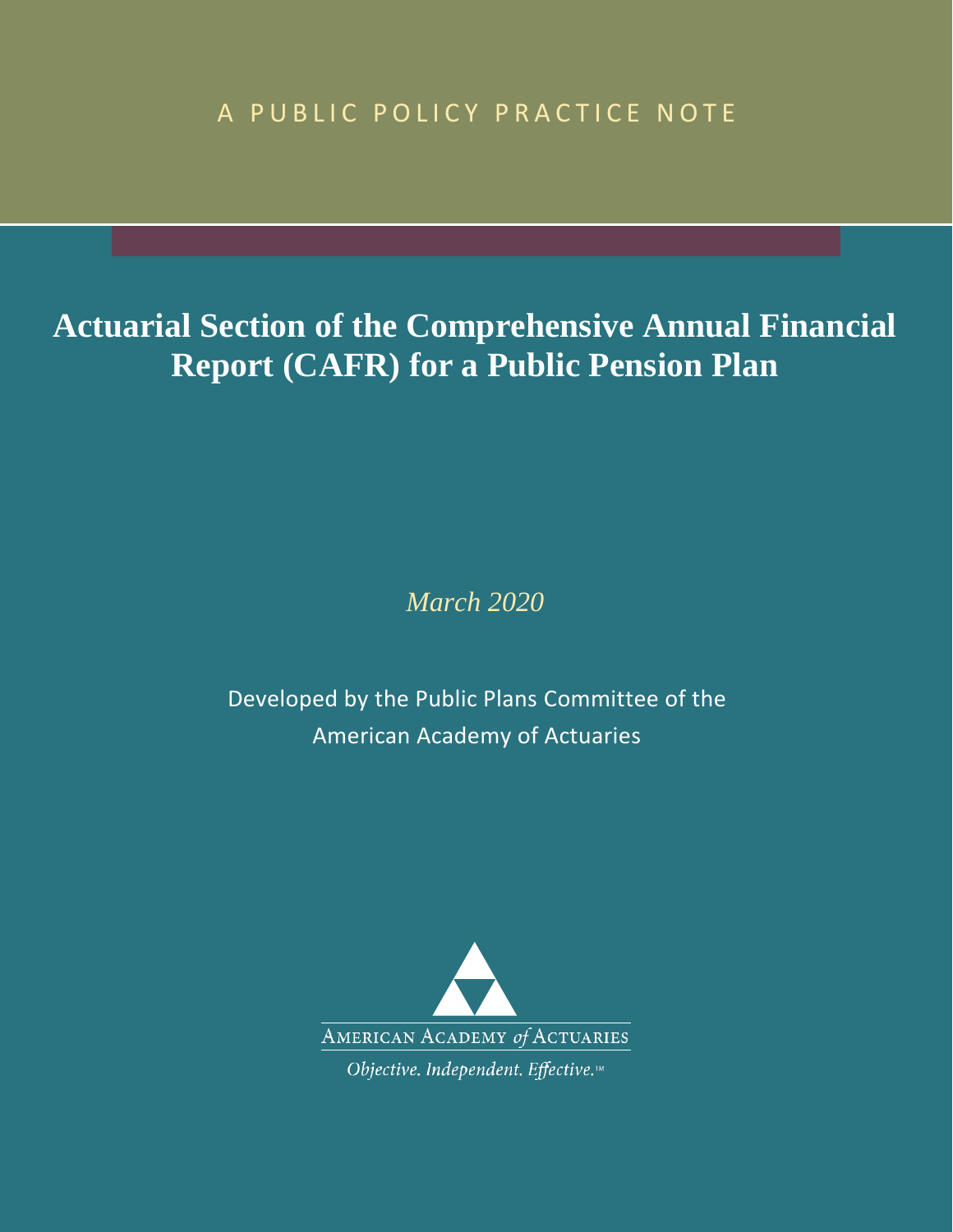# Practice Note: Actuarial Section of the Comprehensive Annual Financial Report for a Public Pension Plan

The purpose of practice notes is to provide information to actuaries on current or emerging practices in which their peers are engaged. They are intended to supplement the available actuarial literature, especially where the practices addressed are subject to evolving technology, recently adopted external requirements, or advances in actuarial science or other applicable disciplines (e.g., economics, statistics, or enterprise risk management). Practice notes are not interpretations of actuarial standards of practice nor are they meant to be a codification of generally accepted actuarial practice. Actuaries are not in any way bound to comply with practice notes or to conform their work to the practices described in practice notes

# **Introduction**

A public pension plan's Comprehensive Annual Financial Report is normally prepared by the pension plan following guidance from the Government Finance Officers Association (GFOA). Governmental Accounting Standards Board Statement No. 67 (GASB 67) prescribes the financial reporting framework that appears in the Financial section of the Comprehensive Annual Financial Report. In addition, Comprehensive Annual Financial Reports for public pension systems typically have an Actuarial section that is completed by the actuary, including a signed certification letter. Unlike valuation reports, which are the responsibility of the actuary, actuaries have typically viewed the Comprehensive Annual Financial Report as the responsibility of others. The GFOA has issued a checklist of the items to be included in the Comprehensive Annual Financial Report in order to be awarded its Certificate of Achievement for Excellence in Financial Reporting. Current practice is heavily influenced by the GFOA checklist, which includes the following for the Actuarial section:<sup>[1](#page-1-0)</sup>

- Certification letter signed by the actuary
- Summary of plan provisions
- Summary of actuarial methods and assumptions
- Schedule of active member valuation data
- Schedule of retirants and beneficiaries added to and removed from rolls
- Analysis of financial experience
- Schedule of funded liabilities by type
- Schedule of funding progress based on funding valuations
- Reference to 10-year schedule of actuarially determined contributions compared to actual contributions in the Required Supplementary Information

<span id="page-1-0"></span> $1$  These items can appear in other sections of the Comprehensive Annual Financial Report as long as the Actuarial Section contains a reference to it.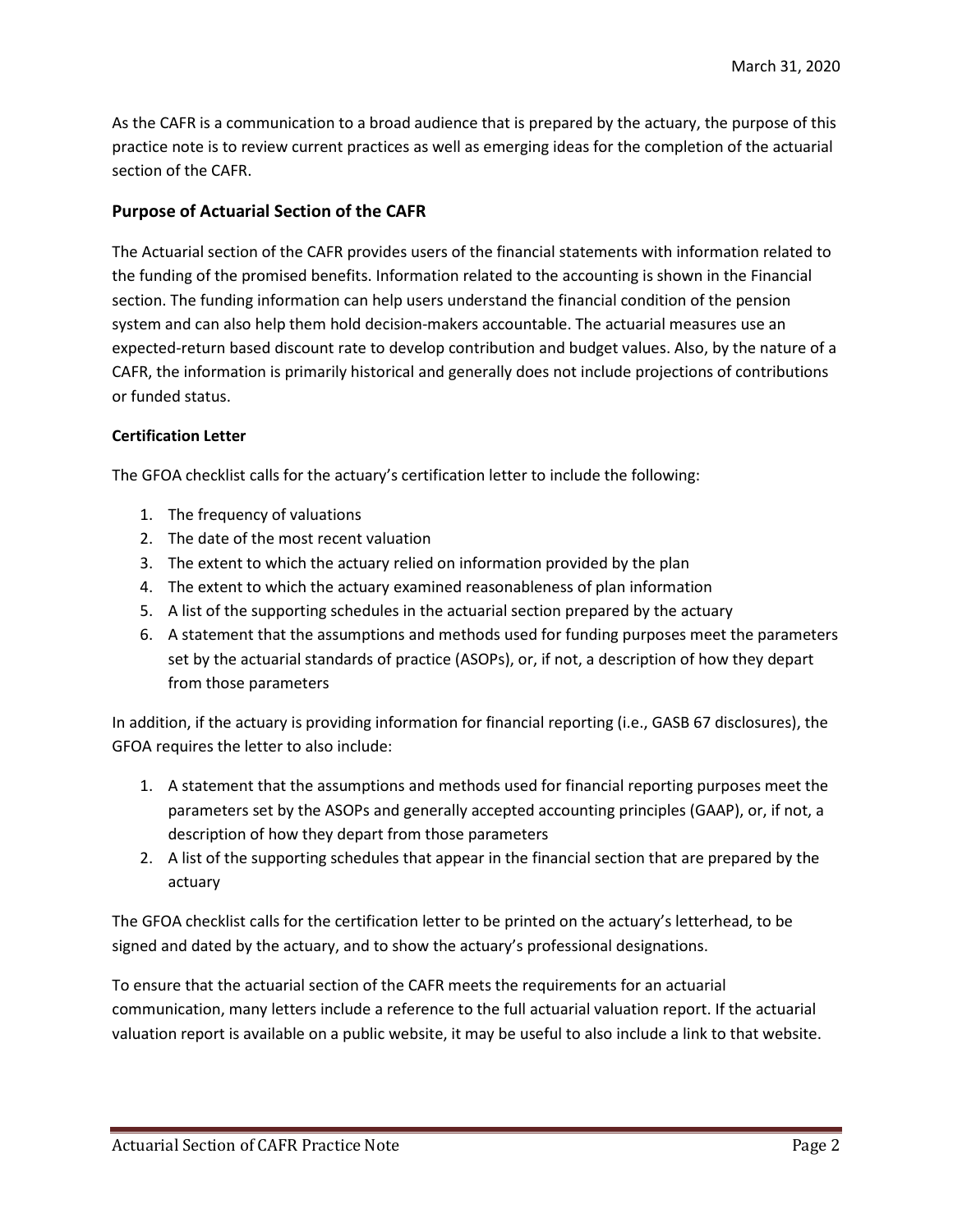## **Dashboard**

One emerging idea is to collect the most important information for users of the **azvave**? **WDZE** or display in the first few pages of the ac tuarial section. The actuarial section is often relatively long, containing a series of historical tables and other information that has accumulated over the years. Because the Comprehensive Annual Financial Report is a communication to a broad audience beyond just the intended users of the actuary's valuation report, it can be useful to provide the most important information in a brief set of tables and graphs either immediately before or immediately following the actuary's certification letter. This collection of information can be thought of as a dashboard, providing the key gauges needed to monitor the progress of the plan.

Traditionally, information in the actuarial section of a Comprehensive Annual Financial Report has only been provided in tabular format. As a communication tool, it may also be helpful to include charts, particularly in the dashboard. The specific information that is most important can vary by plan, but the following information might be included for most plans:

- Historical contributions
- Historical funded status
- Historical changes in Unfunded Actuarial Accrued Liability (UAAL)
- Future amortization of UAAL
- Investment return information

### *Historical Contributions*

GASB 67 requires the disclosure of a 10-year history comparing the actuarially determined contribution (ADC), if calculated, to actual contributions. This comparison can be a key metric in assessing whether or not the sponsors have responsibly funded the retirement system. Systems that have not consistently received the full ADC tend to be more poorly funded and more likely to be distressed than those systems that have consistently received the ADC.

This information, however, is very limited. Not all ADCs are calculated in the same manner, and there is no indication how much of the contribution is for normal cost and how much employees are contributing. To provide more comprehensive information, a 10-year history of the following components could be disclosed in the dashboard of the actuarial section of the Comprehensive Annual Financial Report:

- 1. Employer normal cost
- 2. Interest on the UAAL
- 3. Payment on UAAL principal
- 4. Total ADC
- 5. Actual employer contributions
- 6. Actual employee contributions

For purposes of this exhibit, employee contributions would be attributed to the total normal cost. The employer normal cost would be equal to the total normal cost, reduced by the employee contributions.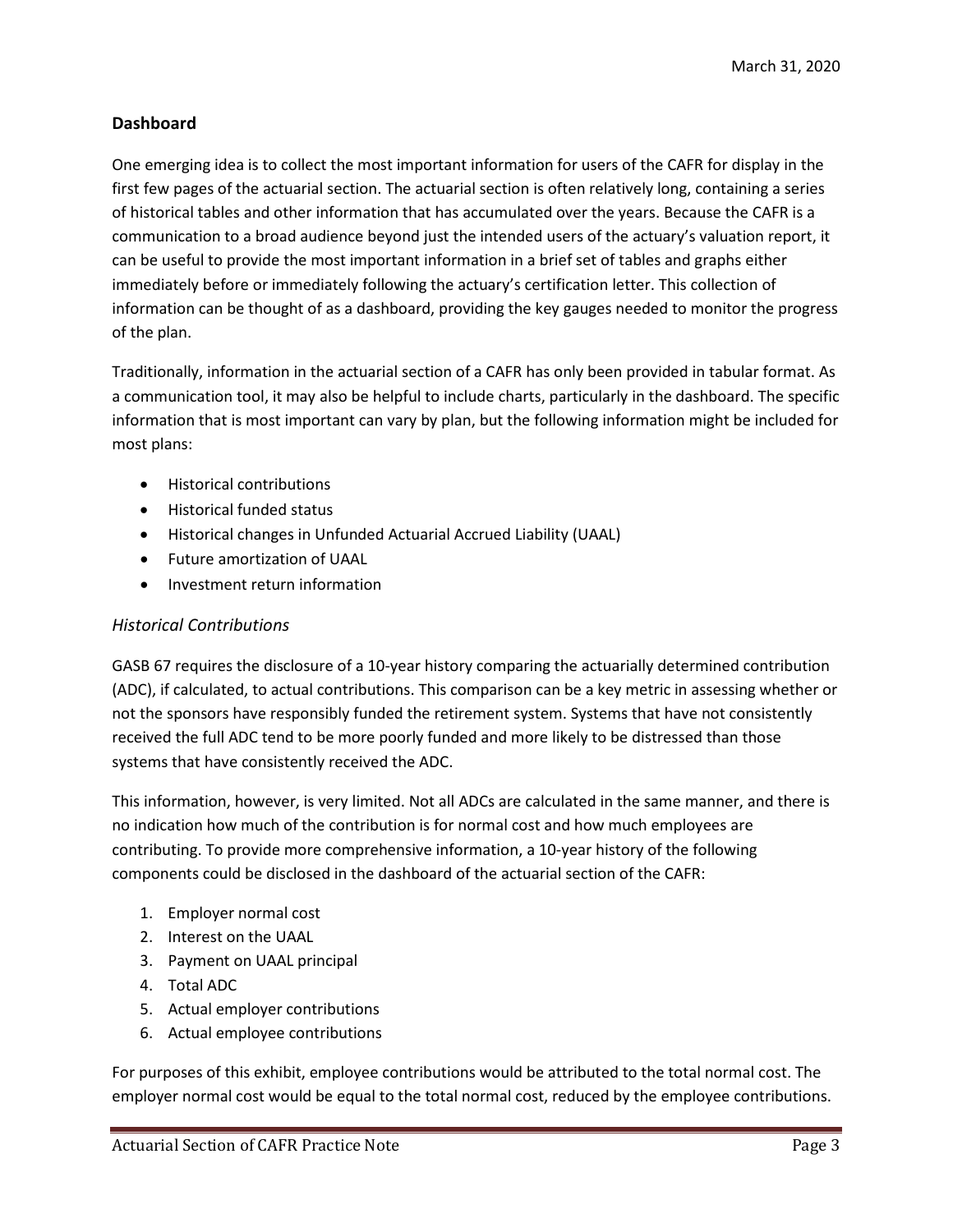If employee contributions exceed the total normal cost, the employer normal cost contribution would be negative.

For plans that set contributions separately for different groups of employees (e.g., general vs. safety), it could be useful to show some or all of the information separately for each group.

#### **Sample Disclosure—Actual Contributions = ADC based on layered, fixed period amortization**

Below is a sample potential disclosure for a plan that has always contributed the ADC based on a layered, fixed-period amortization. This disclosure is designed to highlight the following information about contributions:

- 1. Because the actual employer contributions are equal to the ADC each and every year, the chart does not have separate lines for the ADC and actual contribution rates.
- 2. The ADC is generally greater than normal cost plus interest on the UAAL. The red bar in the chart shows the principal payment on the UAAL. It is greater than zero for all years except 20X6 and 20X8. Similarly, the UAL principal row in the table shows a positive percent of payroll contributed toward the UAL principal in all years except 20X6 and 20X8.
- 3. The components of the ADC are specified as percentages of payroll, including the division of the total normal cost between employees and employers.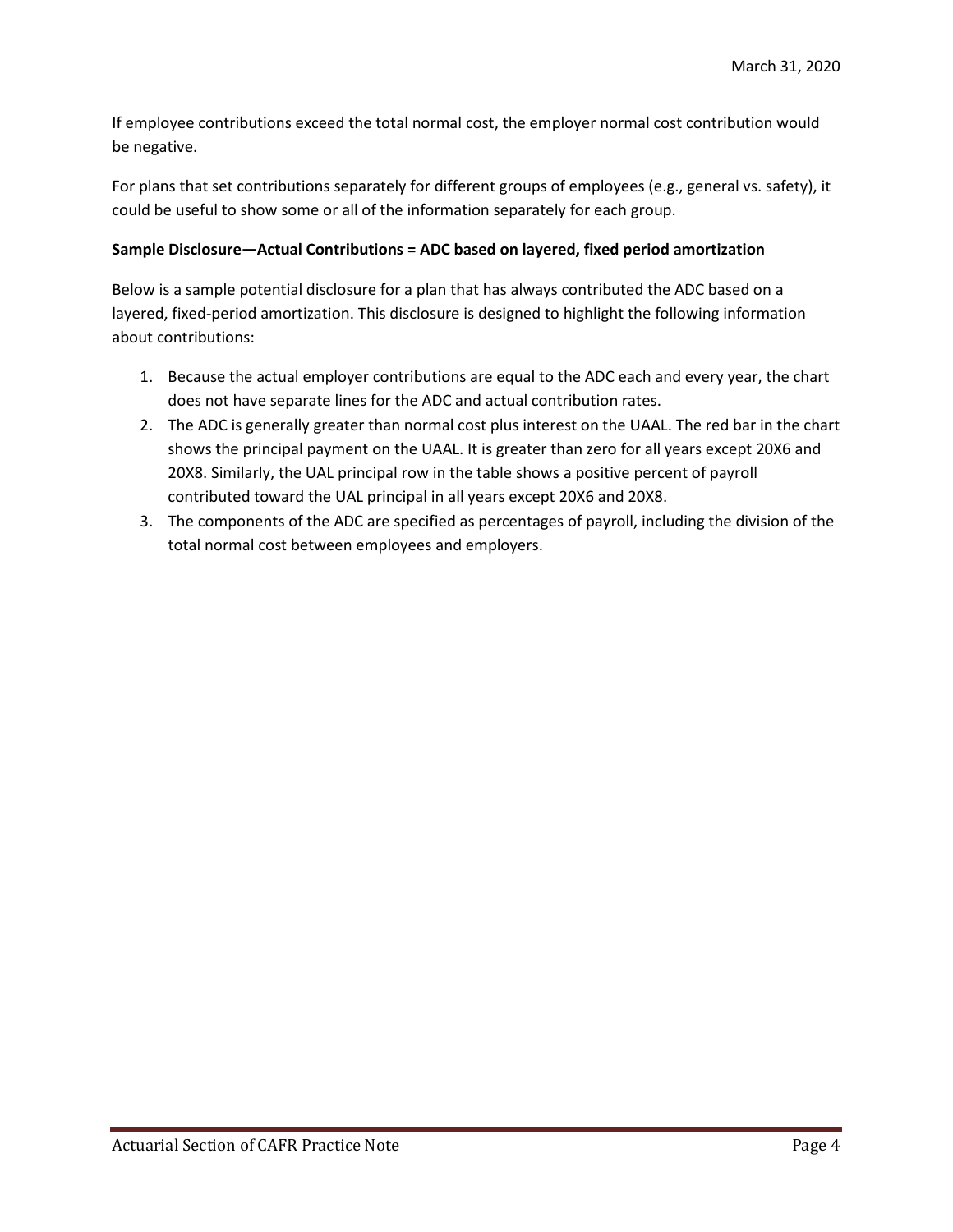|              | <b>Actual Contribution Rates</b> |       | <b>Historical Actuarially Determined Contributions (ADC)</b> |   |             |     |       |    |             |     |             |    |             |     |             |    |         |     |       |   |             |   |             |
|--------------|----------------------------------|-------|--------------------------------------------------------------|---|-------------|-----|-------|----|-------------|-----|-------------|----|-------------|-----|-------------|----|---------|-----|-------|---|-------------|---|-------------|
|              | <b>FYE 20X9 FYE 20X8</b>         |       |                                                              |   | <b>20X0</b> |     | 20X1  |    | <b>20X2</b> |     | 20X3        |    | <b>20X4</b> |     | <b>20X5</b> |    | 20X6    |     | 20X7  |   | <b>20X8</b> |   | <b>20X9</b> |
| Employer     | 43.0%                            | 38.0% | <b>Total Normal Cost</b>                                     |   | 26.5%       |     | 26.5% |    | 24.0%       |     | 24.0%       |    | 24.0%       |     | 28.6%       |    | 28.6%   |     | 28.6% |   | 29.8%       |   | 29.5%       |
| Employee     | 12.0%                            | 12.2% | <b>Employee Contributions</b>                                |   | 11.4%       |     | 11.4% |    | 10.6%       |     | 10.6%       |    | 10.6%       |     | 11.0%       |    | 11.0%   |     | 11.0% |   | 12.2%       |   | 12.0%       |
| <b>Total</b> | 55.0%                            | 50.2% | <b>Employer Normal Cost</b>                                  |   | 15.1%       |     | 15.1% |    | 13.4%       |     | 13.4%       |    | 13.4%       |     | 17.6%       |    | 17.6%   |     | 17.6% |   | 17.6%       |   | 17.5%       |
|              |                                  |       | Interest on UAAL                                             |   | 9.9%        |     | 8.9%  |    | 9.6%        |     | 6.3%        |    | 7.4%        |     | 11.0%       |    | 14.3%   |     | 16.7% |   | 24.5%       |   | 18.8%       |
|              |                                  |       | <b>UAAL Principal</b>                                        |   | 5.0%        |     | 5.0%  |    | 5.0%        |     | 5.3%        |    | 6.2%        |     | 1.4%        |    | $-1.9%$ |     | 0.7%  |   | $-4.1\%$    |   | 6.7%        |
|              |                                  |       | <b>Total ADC</b>                                             |   | 30.0%       |     | 29.0% |    | 28.0%       |     | 25.0%       |    | 27.0%       |     | 30.0%       |    | 30.0%   |     | 35.0% |   | 38.0%       |   | 43.0%       |
|              |                                  |       | <b>Actual Payroll</b>                                        | Ś | 570         | S   | 600   | -S | 650         | S   | 676         | -S | 700         | -S  | 700         | S  | 690     | - S | 680   | S | 650 \$      |   | 700         |
|              |                                  |       | Expected ADC Amount                                          |   | 171         |     | 174   |    | 182         |     | 169         |    | 189         |     | 210         |    | 207     |     | 238   |   | 247         |   | 301         |
|              |                                  |       | <b>Actual Employer Amount</b>                                |   | 171         |     | 174   |    | 182         |     | 169         |    | 189         |     | 210         |    | 207     |     | 238   |   | 247         |   | 301         |
|              |                                  |       | <b>Shortfall or (Excess)</b>                                 | S | 0           | \$. | 0     | S  | $\mathbf 0$ | \$. | $\mathbf 0$ | Ŝ. | 0           | \$. | 0           | \$ | 0       | S   | 0     | Ś | $\mathbf 0$ | Ś | $\mathbf 0$ |

### **Sample Disclosure – Actual Contributions = ADC based on layered, fixed period amortization**